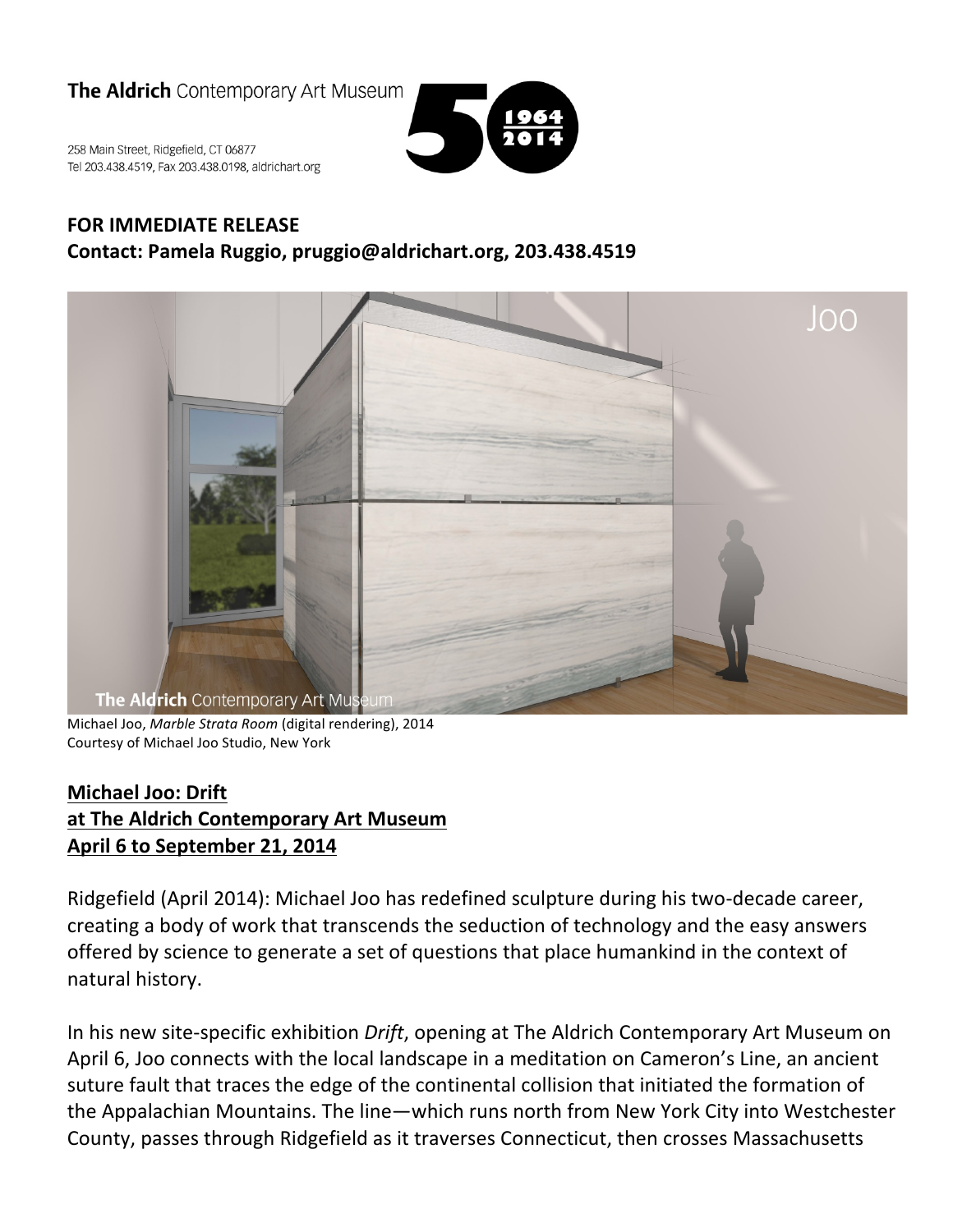into Vermont—is defined by a belt of marble that includes the famous quarries of Vermont.

The exhibition poses Cameron's Line as a linear experience through both time and space, and features a massive displacement of Vermont marble that takes the form of a fourteenhundred-square-foot chamber, whose chilled and frosted ceiling echoes the marble's crystalline structure.

Aldrich exhibitions director Richard Klein, the curator of the exhibition, explains, "The title *Drift* plays off the concept of continental drift, the geological phenomenon of slowly shifting continental plates that incrementally shape the earth's crust. But drift has other connotations, including a gradual change in meaning over time; rock debris deposited by natural agents; a horizontal passageway in an underground mine; and the materials transported and deposited by a glacier or glacial meltwater. All of these definitions are relevant detours to consider while traveling along the line that the artist has suggested we follow." 

# **The Aldrich 50th Anniversary**

*Michael Joo: Drift* is part of The Aldrich's 50th Anniversary celebration, which highlights not only the Museum's legacy, but also the relationship between the era in which it was founded and our current social, political, and cultural landscape. With perspective gained through five decades, The Aldrich's formative years of 1964 to 1974 will be examined through a contemporary lens. The presentation includes three overlapping series which will be mounted over the course of a year:

A two-part exhibition—*Standing in the Shadows of Love: The Aldrich Collection 1964–1974* of iconic, historical works that are representative of The Aldrich's early collection acquired by founder Larry Aldrich (opening April 6: Robert Indiana, Robert Morris, Ree Morton, Robert Rauschenberg, Robert Smithson; opening October 19: Richard Artschwager, Eva Hesse, Ellsworth Kelly, Agnes Martin, Richard Serra); a group of new projects by contemporary artists whose work reflects the continuing influence of both art and culture from the 1960s and 1970s, in juxtaposition with the historical works (opening April 6: Taylor Davis, Jessica Jackson Hutchins, Michael Joo, Michelle Lopez; opening October 19: Kate Gilmore, Ernesto Neto, David Scanavino, Cary Smith); and solo exhibitions of current work by established artists who were included in significant exhibitions during the Museum's first decade (opening April 6: Jack Whitten; opening July 13: David Diao; opening October 19: Mary Beth Edelson, Jackie Winsor).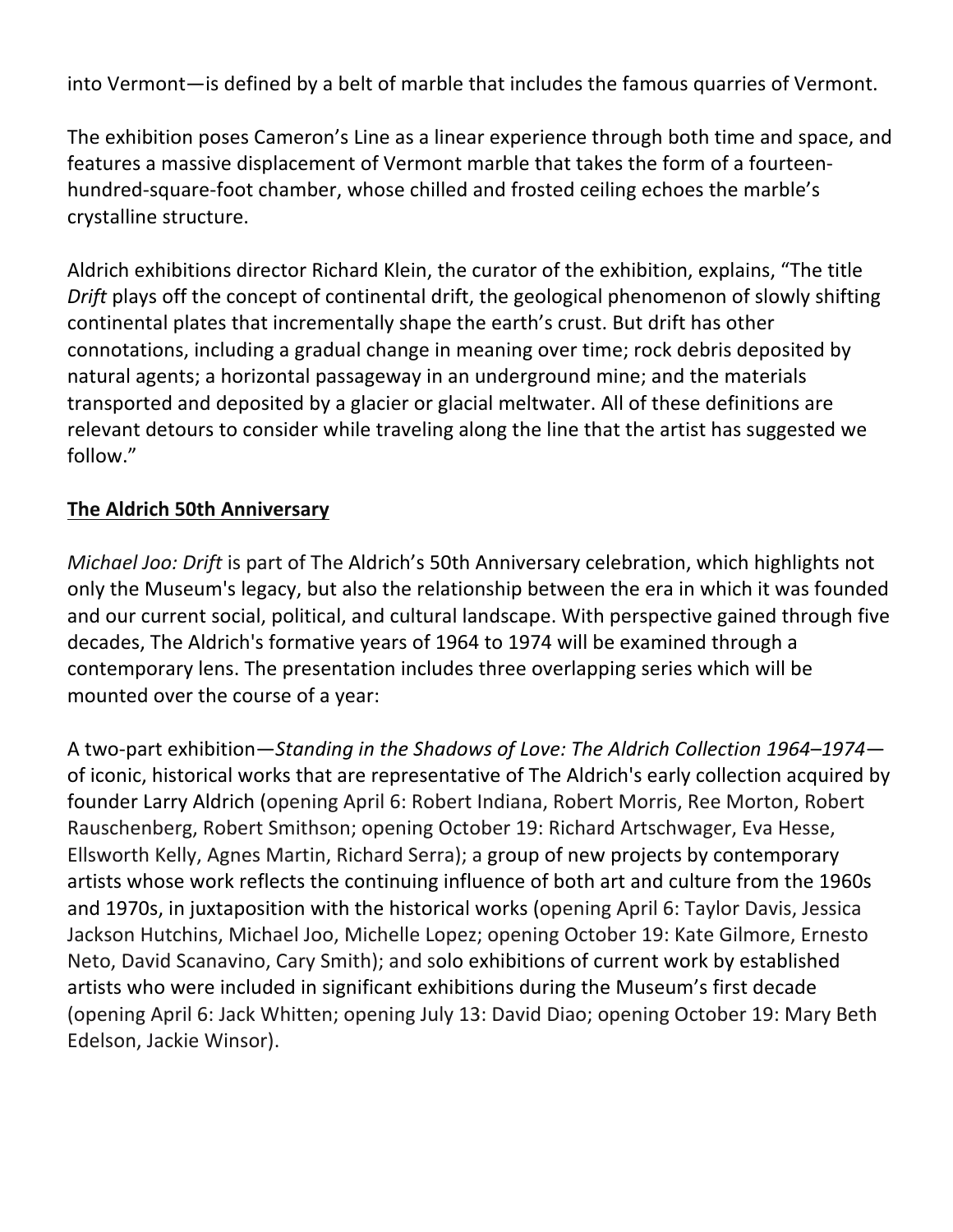#### **Reception**

The free opening, on Sunday, April 6, from 1 to 5 pm, will launch The Aldrich's 50th Anniversary with an artists' reunion. At 1 pm the exhibitions, outdoor tented café, and sixties music lounge open to the public. From 1 to 3 pm and 3 to 5 pm, art-making workshops for all ages will be offered; and at 2 and 3 pm docents will lead exhibition tours. The Aldrich is located at 258 Main Street, Ridgefield, CT.

### **Transportation**

Free onsite parking is available. Direct round trip transportation to the April 6 opening will depart from MoMA PS1 in Long Island City, Queens, at 11:45 am, returning from The Aldrich at 4:30 pm. The shuttle will pick passengers up on Jackson Avenue near 46th Road, right around the corner from the entrance to MoMA PS1. Reservations are required for the shuttle and the cost is \$20. For more information, call 203.438.4519 during regular Museum hours.

## **Artist**

Michael Joo was born in Ithaca, NY, in 1966; he lives and works in Brooklyn, NY, and teaches at Columbia University and in the Bard College MFA program. He received a BFA in sculpture from Washington University (St. Louis) 1989, and a MFA in sculpture from Yale in 1991. Joo has shown extensively in exhibitions worldwide, including the Venice Biennale, 1993 and 2001; Serpentine Gallery, London, 1994 and 2006; Museum of Contemporary Art, Chicago; Johannesburg Biennial, 1995; Whitney Biennial, New York, 2000; Walker Art Center, Minneapolis; the Bohen Foundation New York, 2005; Rodin Gallery, Seoul, 2006; Denver Art Museum, 2006 and the Gwangju Biennale, South Korea, 2006. His work is included in the collections of the Guggenheim Museum, New York; The Museum of Modern Art, New York; the Whitney Museum of American Art; and the Samsung Foundation for Art and Culture, Seoul. Joo's work has been reviewed in The New York Times, Artforum, Art in America, The *New Yorker, ArtAsiaPacific,* and *NY Arts Magazine*. He is the recipient of a US Artists Fellowship, 2006; American Center Foundation Grant, 2003; LEF Foundation Grant, 2002; Warhol Foundation Grant, 2001; Joan Mitchell Foundation Painters and Sculptors Grant, 2000; and a John Simon Guggenheim Memorial Foundation Fellowship, 1998. Michael Joo is represented by Blain/Southern in London and Kukje Gallery in Seoul.

#### **Museum**

Founded by Larry Aldrich in 1964, The Aldrich is celebrating its 50th Anniversary in 2014 with a series of exhibitions and programs highlighting not just the Museum's legacy, but also the relationship between the era in which it was founded and the current cultural landscape. The Aldrich is one of the few independent, non-collecting contemporary art museums in the United States, and the only museum in Connecticut devoted to contemporary art. It is one of